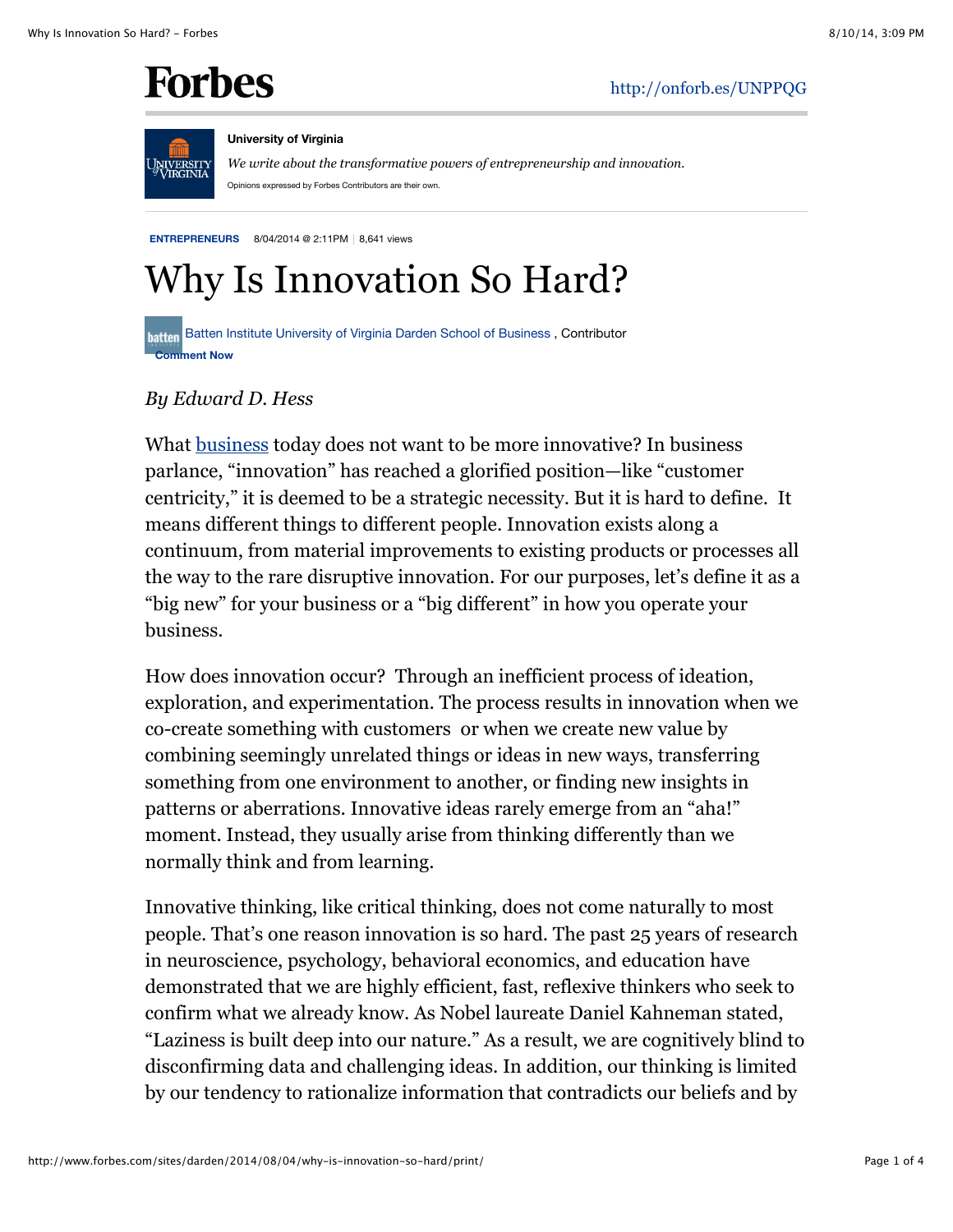many cognitive biases. In a nutshell, when we are on autopilot, we are not critical or innovative thinkers—we are confirmation machines. To innovate, people have to take their normal thinking to a much higher level. Most of us have to be taught how to do that.

Thinking differently is also hard emotionally. Many neuroscientists, including Antonio Damasio and Mary Helen Immordino-Yang, believe that our emotions influence and are integrally intertwined in most of our cognitive processing. In other words, rationality is a myth. Emotionally, we seek to affirm our self-image (our ego) and we use the 3Ds—deny, defend, and deflect —to ward off challenges to it and to our views of the world. Fear is one of the emotions that comes all too naturally to most of us—and makes it hard for us to engage in the messy work of innovation. Fear of failure, fear of looking bad, and fear of losing our job if we make mistakes all can lead to what Chris Argyris called "defensive reasoning": the tendency to defend what we believe. This makes it hard to get outside of ourselves in order to "think out of the box."



#### *(c)iStock.com/EdHess*

Our educational system and most work environments have taught us that good performance means avoiding failure, not making mistakes. This is a big problem, because failure is an unavoidable part of innovation experimentation. Innovation requires the willingness to fail and learn. Abraham Maslow, one of the founders of the humanistic psychology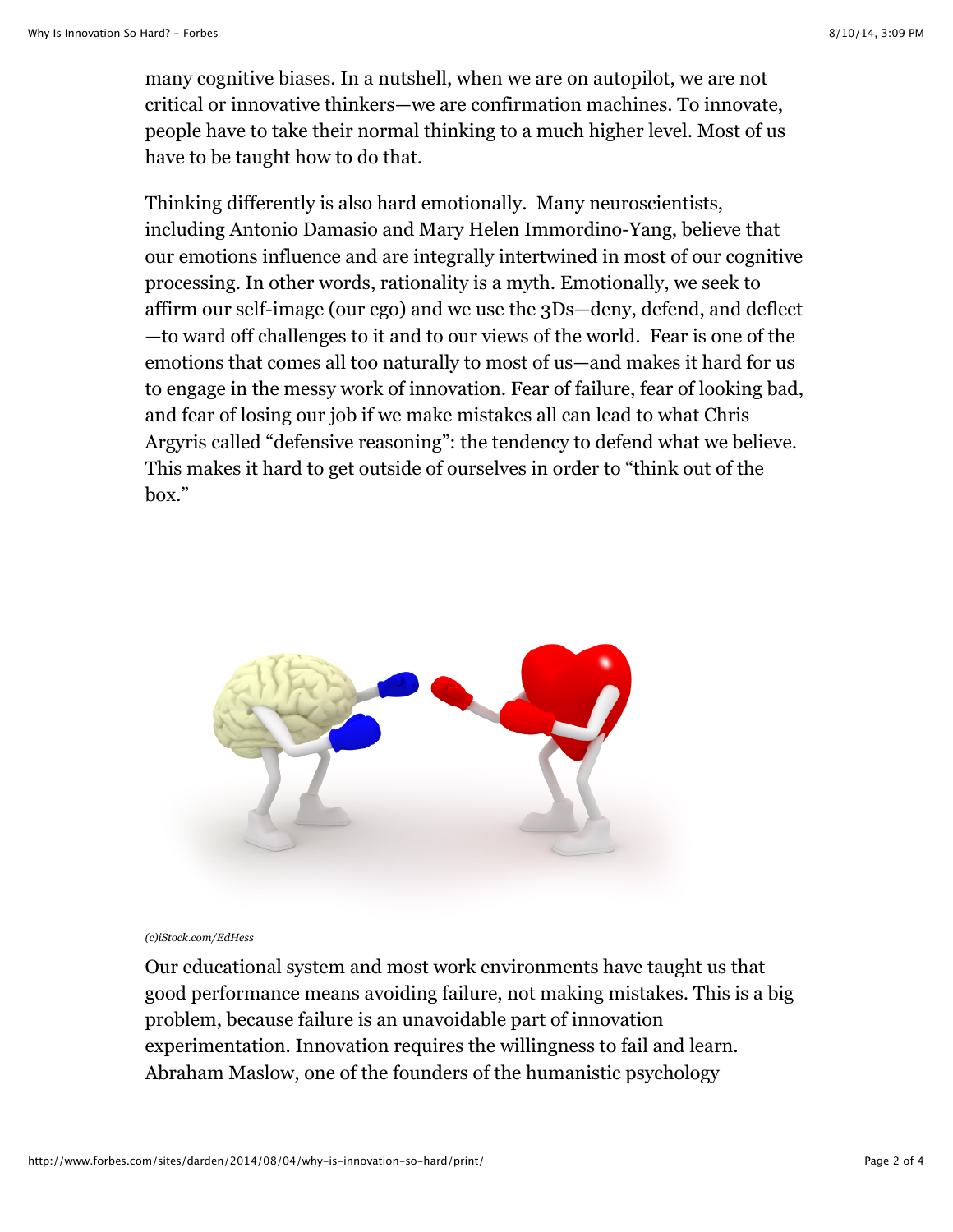movement, aptly stated that an individual would engage in learning only "to the extent he is not crippled by fear and to the extent he feels safe enough to dare."

This means that in order to innovate we need to change our attitude toward failures and mistakes. Contrary to what many of us have been taught, avoiding failure is not a sign that we're smart. Being smart is not about knowing all the answers and performing flawlessly. Being smart is knowing what you don't know, prioritizing what you need to know, and being very good at finding the best evidence-based answers. Being smart requires you to become comfortable saying, "I don't know." It means that you do not identify yourself by your ideas but by whether you are an open-minded, good critical and innovative thinker and learner.

Most organizational environments won't help us overcome our fear of failure and build our innovative thinking skills. That's because most organizations exist to produce predictable, reliable, standardized results. In those environments, mistakes and failures are bad. That is a problem. To innovate, you must simultaneously tolerate mistakes and insist on operational excellence. Many businesses struggle with implementing that dual mentality.

Here we can learn from exemplar companies like IDEO, Pixar, Intuit, W.L. Gore & Associates, and Bridgewater Associates. In those organizations, mistakes and failures are redefined as "learning opportunities." IDEO takes it even further, characterizing failure as good because it helps people develop the humility that is necessary for empathy—a critical skill in user-centric innovation.

But in many workplaces, people do not "feel safe enough to dare." They don't necessarily feel that they can speak with candor up and down the organization. Can you tell your boss the truth? Innovation occurs best in an "idea meritocracy," a culture where the best evidence-based ideas win. There can't be two sets of rules—everyone's ideas must be subject to the same rigorous scrutiny. As [Ray Dalio,](http://www.forbes.com/profile/ray-dalio/) the founder of Bridgewater Associates, one of the largest hedge funds in the world, so bluntly said, "We all are dumb shits." That's why everyone at his company is engaged in a radically transparent "search for truth," which involves candid feedback and a deliberate effort to "get above yourself," to get past the emotional defenses that inhibit our thinking.